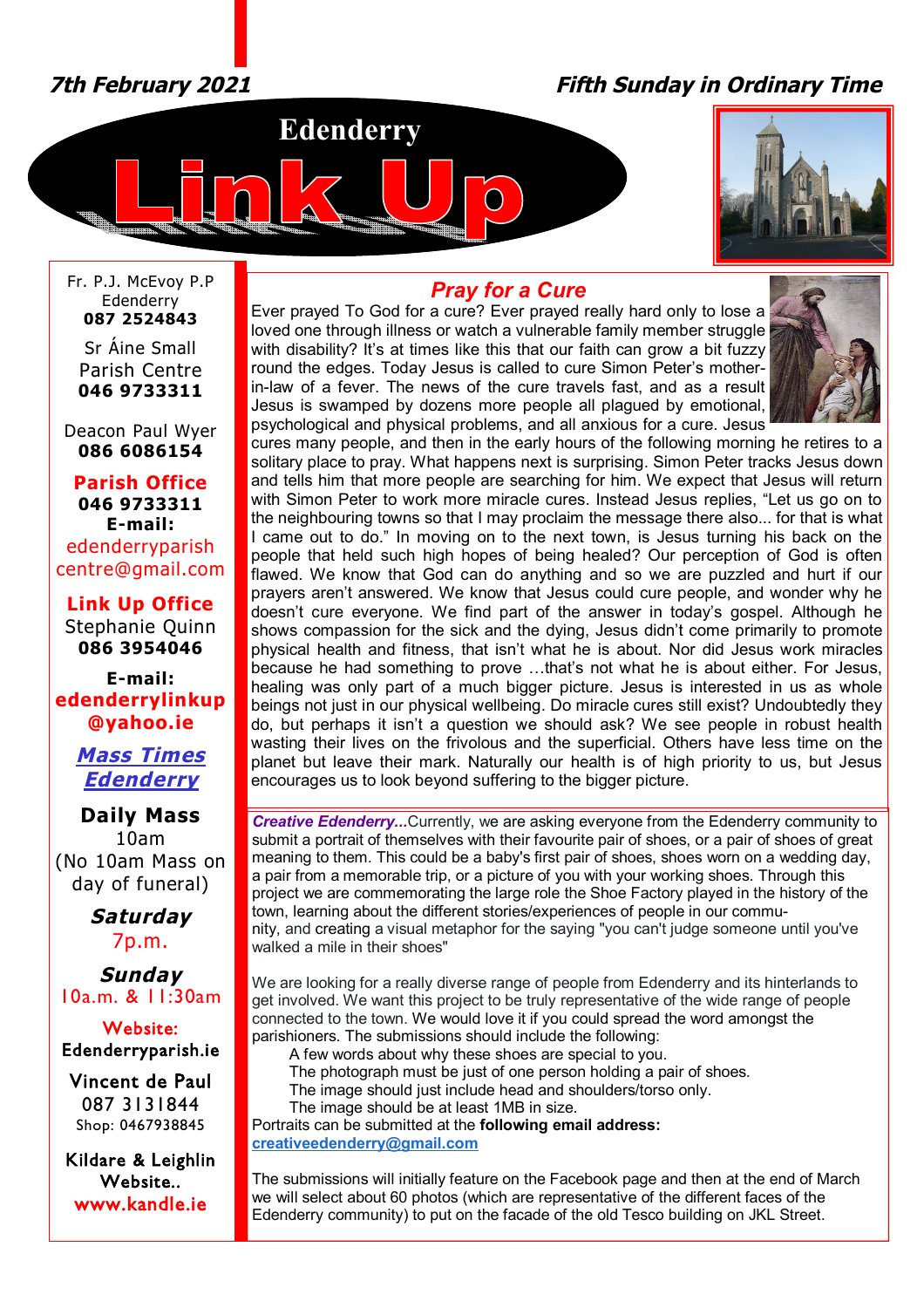**Please note:** the Parish Office is closed due to the new level 5 restrictions. Masses will go ahead via Webcam.. if you would like to book a Mass or have any queries please call

**Stephanie** @ 086 3954046 /

**Mary** @ 085 1434132

**email:** [edenderryparishcentre@gmail.com.](mailto:edenderryparishcentre@gmail.com.)

**Baptisms**: a simple reminder that baptisms may continue during this more restrictive phase, The attendance at each baptism is strictly limited to six. **Mass Cards:** If you would like to purchase a Mass card, Stephanie will be in the Office on Monday -

Wednesday & Friday mornings from 10am to 11:30am. Please ring the doorbell. **Affordable Live-in Homecare:** provides live-in carers for the elderly in your area. If you are looking for a live-

in carer for your relative, please call Eileen or Tom today on 087 9916791 or 087 7440729. Our website is [www.alhomecare.ie](http://www.alhomecare.ie)

**Weekly Envelope Box:** can be picked up in the Parish Office on Mon - Wed - Fri morning from 10am to 11:30am

**Mass via Webcam** Monday-Friday @ 10am Saturday evening Mass @ 7pm Sunday morning @ Mass 11:30am **To view the Masses via Webcam Go to edenderryparish.ie**



*Love yourself a little extra right now. You're learning, healing, growing, and discovering yourself all at once. Its about to get magical for you*



**Community Notices PARISH LOTTO DRAW RESULTS FOR DRAW HELD ON** 

> **Wednesday 3rd February 2020 NUMBERS DRAWN**



 **No Jackpot Winner 10 Matched 3's won €100 each**

**1 local Winner Breda Smullen C/O Mary & Marie's Next Week's Jackpot €13,000**

1800 247 247 is a direct phone line to Pieta or text HELP to 51444. They are here to help and support you or someone you love and care for.



OUR PRAYERS ARE ASKED FOR:

*Sean Shanley, JKL St / Clonmullen*

 *May he Rest in Peace. Our Sympathy to his family* 

### **MASSES FOR THE COMING WEEK**

**Saturday 7pm:** Valerie O' Reilly, **Months mind Mass;** Mark Loughlin, **Months mind Mass;** Bridgie Loughlin; Teresa & Sharon Barr; Julia & William Nolan; Doreen Kenna

**Sunday 11:30am:** Peggy, Joe & Owen Murray; Austin Grennan; Patrick Kelly

| <b>Monday</b>                            | <b>10am:</b>                                               |
|------------------------------------------|------------------------------------------------------------|
| Tuesday                                  | 10am:                                                      |
|                                          | <b>Wednesday 10am:</b> Thomas & Francis Daly               |
|                                          | <b>Thursday</b> 10pm: Paud & Josie Ryan; Tom & Molly Dwyer |
| <b>Friday</b> 10am: Mass Card Intentions |                                                            |

**Saturday 7pm:** Michael O' Sullivan, 1st Anniversary; **Sunday 11:30am: Phyllis Dunne, 1st Anniversary;** 



*We Pray for the following whose Anniversary occurs around this time.* 

*Michael Maher Edward Ennis Jim Reid Noel Doyle Joseph & Jenny McCarthy & deceased members of the McCarthy family Greg Kellly*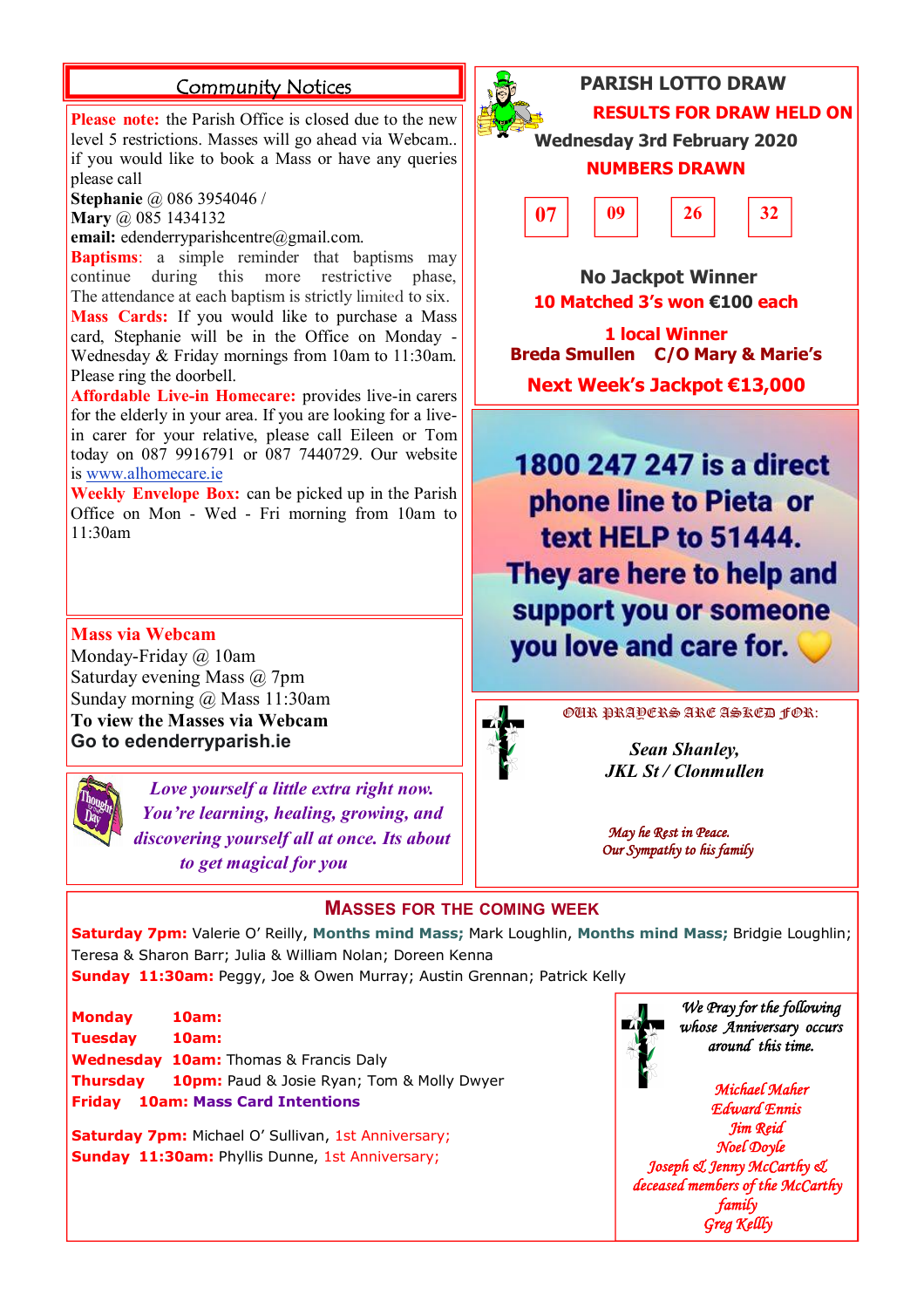